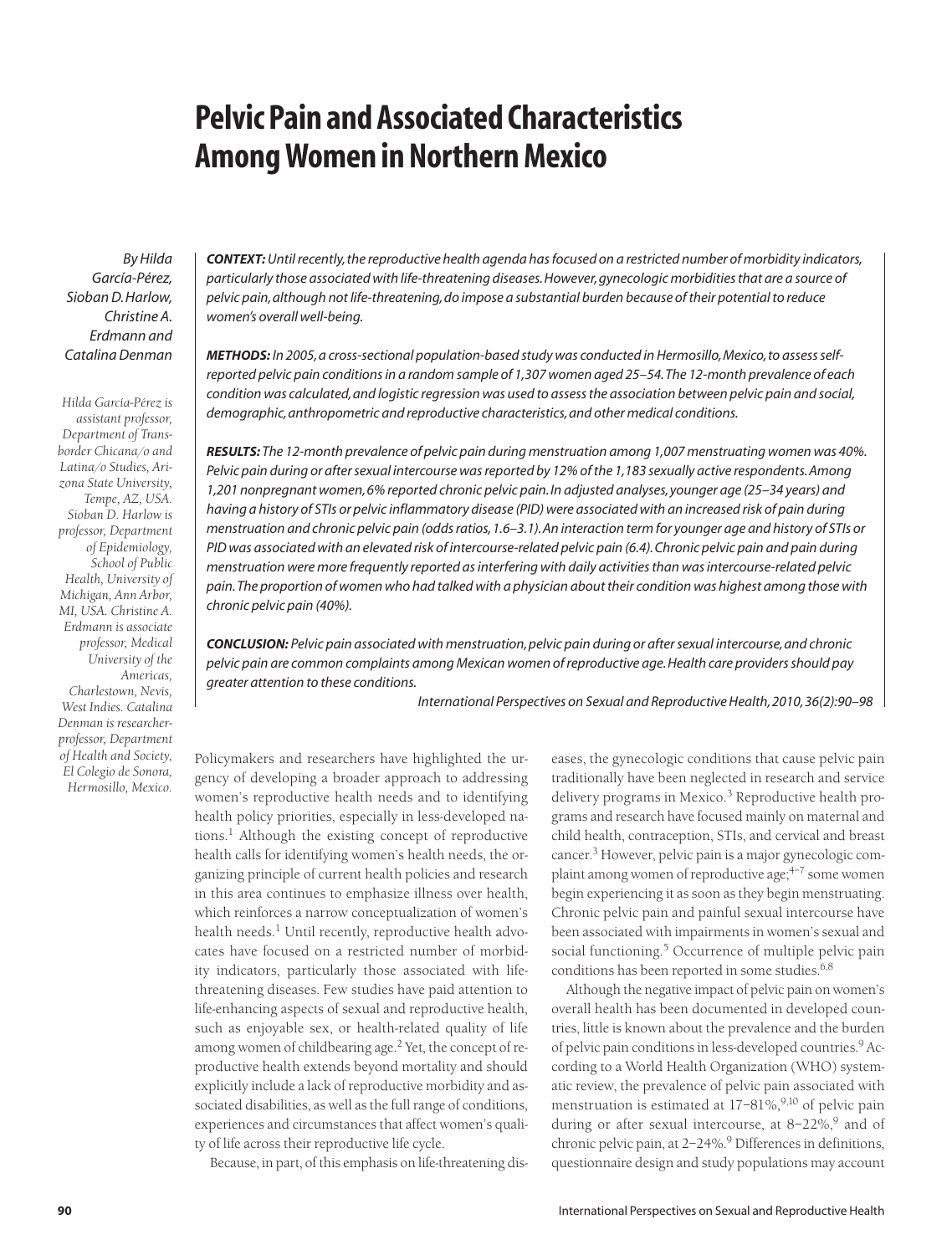for most of this variation. In Mexico, only a handful of studies, most of which were not population-based, have estimated the population burden of pelvic pain conditions.11–15

In this study, we sought to determine the 12-month prevalence of conditions causing pelvic pain that do not threaten women's life directly but impose a substantial burden because of their potential to disrupt daily activities and reduce women's overall well-being. This research estimated the extent to which women in northern Mexico were affected by chronic pelvic pain and by pelvic pain associated with menstruation and sexual intercourse.

# **DATA AND METHODS Study Setting**

Hermosillo is the capital city of Sonora, a state located along Mexico's border with the United States. This area of the country is one of the more urbanized and industrialized in Mexico, and has an economy that is based on export-oriented industries and services. In 2005, more than 95% of the region's population lived in municipalities classified as having very low to low levels of socioeconomic marginalization.16 With a population of 702,000 in 2005, Hermosillo is one of the urban and economic hubs of Sonora. Currently, about one-quarter of the population of Sonora resides in Hermosillo, which has an annual growth rate of 3%.17

Overall, Sonora fares better than Mexico as a whole in several demographic and reproductive indicators. In 2009, women's life expectancy at birth was 77.8 years in Sonora versus 77.6 years nationally.<sup>18</sup> Infant mortality was 12.1 deaths per 1,000 live births versus 14.6 per 1,000 nationally.18 Sonora has a very high percentage of women using contraceptives, 80% among women living with a sexual partner compared with 71% nationally.<sup>19</sup>

Incomplete coverage and high levels of stratification and centralization are the features that best describe the Mexican health care system.20 Different social groups are segregated into separate health subsystems, which cover populations with and without medical insurance. The Mexican Institute of Social Security (IMSS) and the Social Security Institute to the Service of Public Workers (ISSSTE) are the largest public health subsystems providing health care and other benefits for the formally employed and their families. The rest of the Mexican population is served mainly by the state health system and the private sector.\* In 2005, it was estimated that 67% of the population in Sonora had some type of public medical insurance. Of those with medical insurance, 67% were covered by IMSS, 15% by Popular Security (voluntary insurance offering limited coverage for poor families) and 9% by ISSSTE; the remaining 9% were covered by the Mexi-

can Oil Company, the Navy, the Army or other public subsystems.<sup>21</sup> Of the population without medical insurance, most are served by the Sonora state health department, through community clinics and public hospitals.<sup>22</sup>

#### **Sample**

In 2005, a random sample of 1,307 women aged 25–54 were interviewed as part of a cross-sectional, populationbased survey of gynecologic morbidity conducted in Hermosillo. First, 29 census tracts were randomly selected from among 234 residential census tracts with at least 50 inhabitants. In each selected census tract, 10 census blocks were randomly selected and houses on these blocks were surveyed sequentially until approximately 45 eligible women per census tract had been interviewed (range, 6–78 women). A short household screening questionnaire was used to identify women aged 25–54 who were permanent residents of Hermosillo. In households that included two or more eligible women, one woman was randomly selected for interview. A total of 1,420 eligible women were identified, of whom 1,307 were interviewed (92%), 49 declined to participate (3%) and 64 could not be contacted (5%). The study was approved by the Institutional Review Boards of the University of Michigan, Arizona State University and El Colegio de Sonora in Mexico. Written informed consent was obtained from each woman.

#### **Measures**

This study used a face-to-face interview to assess the proportion of women reporting menstrual pain, pelvic pain during or after intercourse, and chronic pelvic pain using a Spanish translation of a shortened version of the

| <b>TABLE 1. Selected characteristics of pelvic pain conditions</b> |
|--------------------------------------------------------------------|
| among women aged 25-54 in Hermosillo, Mexico, 2005                 |

| Characteristic                                                                                  | Menstrual<br>pain†                                       | Pain with<br>intercourse‡                                    | Chronic<br>pelvic<br>pain§                           |
|-------------------------------------------------------------------------------------------------|----------------------------------------------------------|--------------------------------------------------------------|------------------------------------------------------|
| <b>ALL WOMEN</b><br>With condition (%)                                                          | (N=1,007)                                                | (N=1,183)<br>39.9 (36.9-43.0) 12.3 (10.5-14.4) 6.4 (5.1-8.0) | $(N=1,201)$                                          |
| Pain severity (%) ++<br>Slight<br>Moderate<br>Severe                                            | 15.5 (13.4–17.9)<br>16.4 (14.2–18.9)<br>$7.9(6.3 - 9.7)$ | $6.7(5.4 - 8.3)$<br>$4.6(3.6-6.1)$<br>$1.0(0.6 - 1.8)$       | $2.4(1.7-3.5)$<br>$3.2(2.3 - 4.4)$<br>$0.7(0.3-1.4)$ |
| <b>WOMEN WITH</b><br><b>CONDITION</b><br>Age at onset (%)##<br>$\leq$ 24 yrs.<br>$\geq$ 25 yrs. | $(N=402)$<br>72.2<br>27.7                                | $(N=146)$<br>29.0<br>71.0                                    | (N=77)<br>na<br>na                                   |
| Mean yrs. since<br>first symptoms##                                                             | 15.8 (SD=10.2)                                           | $5.8$ (SD=6.3)                                               | na                                                   |

†Among women who had had at least one menstrual period in the last 12 months. ‡Among women who had had at least one sexual partner in the last 12 months. §Among women who had not been pregnant in the previous 12 months. ††Data are missing for two women on mentrual pain and chronic pelvic pain. ‡‡Data are missing for six women on menstrual pain and one woman on pain with intercourse. *Notes:* Unless otherwise noted, figures in parentheses are 95% confidence intervals. na=not applicable. SD=standard deviation.

<sup>\*</sup>It is estimated that less than 3% of the Mexican population has private health insurance (source: Organisation for Economic Co-operation and Development [OECD], *OECD Reviews of Health Systems—Mexico,* 2005, <http://www.nmsu.edu/~bec/BEC/Readings/7.OECD%20Reviews%20%of %20Health%20Systems\_Mexico.pdf>, accessed June10, 2010).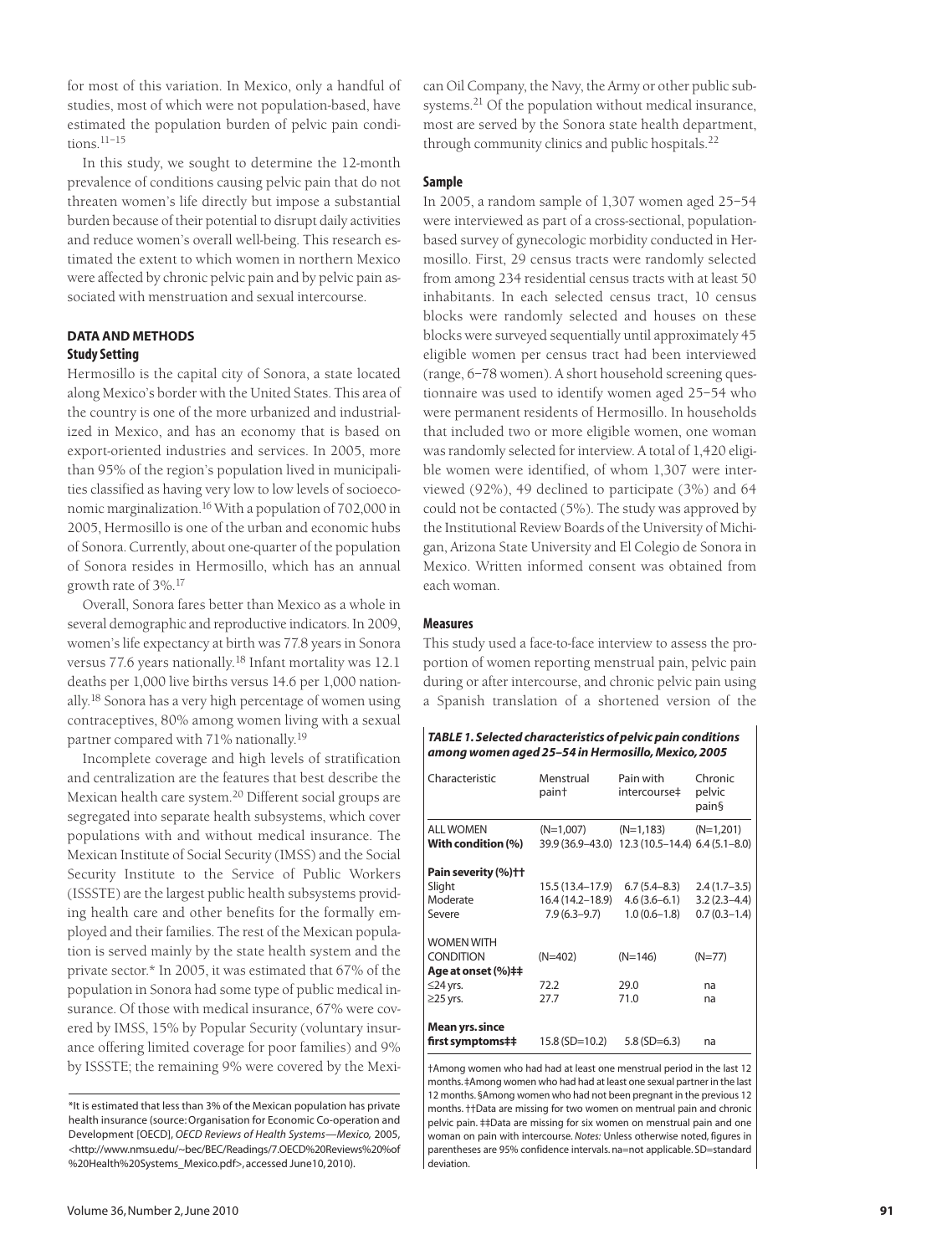#### *TABLE 2. Percentage of women having pelvic pain conditions, and the crude odds ratios (and 95% confidence intervals) of having each condition from logistic regression analyses, according to selected characteristics, by condition*

| $\frac{0}{0}$<br>$\mathsf{N}$<br>$\%$<br>$\%$<br>N<br>OR (95% CI)<br>OR (95% CI)<br>N<br>OR (95% CI)<br><b>DEMOGRAPHIC</b><br>Age (yrs.)<br>$25 - 34$<br>450<br>45.3<br>17.4<br>397<br>10.3<br>$1.50(1.16 - 1.93)$<br>436<br>2.04 (1.44-2.89)<br>$2.45(1.54 - 3.91)$<br>804<br>≥35 (ref)<br>557<br>35.5<br>1.00<br>747<br>9.4<br>1.00<br>4.4<br>1.00<br><b>Marital status</b><br>Single<br>39.7<br>$1.01(0.69 - 1.47)$<br>88<br>5.6<br>$0.41(0.1 - 1.04)$<br>142<br>3.5<br>136<br>$0.51(0.20 - 1.31)$<br>Married/living as married (ref)<br>792<br>39.4<br>941<br>1.00<br>1,026<br>12.6<br>1.00<br>6.6<br>1.00<br>Divorced/separated/widowed<br>79<br>15.9<br>8.4<br>45.5<br>$1.28(0.81 - 2.05)$<br>69<br>$1.30(0.66 - 2.55)$<br>118<br>$1.31(0.65 - 2.63)$<br><b>REPRODUCTIVE</b><br>Age at sexual debut (yrs.)<br>$10 - 14$<br>42<br>57.1<br>$2.26(1.20-4.26)$<br>51<br>23.5<br>$2.54(1.28 - 5.02)$<br>46<br>6.5<br>$1.16(0.35 - 3.09)$<br>239<br>279<br>$15 - 17$<br>46.0<br>$1.45(1.07 - 1.47)$<br>15.1<br>$1.46(0.98 - 2.17)$<br>278<br>9.0<br>$1.65(0.99 - 2.74)$<br>$\geq$ 18 (ref)<br>686<br>37.0<br>852<br>10.8<br>1.00<br>834<br>5.6<br>1.00<br>1.00<br>No sexual debut<br>40<br>35.0<br>$0.91(0.47 - 1.78)$<br>43<br>4.7<br>$0.81(0.19 - 3.48)$<br>na<br>na<br>na<br>Missing<br>$\mathbf 0$<br>$\Omega$<br>1<br>Type of birth<br>1.00<br>Vaginal (ref)<br>524<br>38.3<br>41<br>10.7<br>1.00<br>661<br>6.5<br>1.00<br>272<br>Cesarean<br>258<br>40.7<br>$1.10(0.81 - 1.49)$<br>662<br>15.9<br>$1.58(1.06 - 2.35)$<br>6.2<br>$0.95(0.53 - 1.71)$<br>Both<br>145<br>42.0<br>$1.16(0.80 - 1.69)$<br>294<br>11.3<br>182<br>6.0<br>$1.06(0.63 - 1.78)$<br>$0.92(0.46 - 1.83)$<br>No births<br>80<br>43.7<br>17.0<br>86<br>6.9<br>$1.25(0.77 - 2.01)$<br>185<br>$1.71(0.73 - 4.00)$<br>$1.07(0.44 - 2.61)$<br>$\mathbf 0$<br>$\mathbf{1}$<br>$\mathbf 0$<br>Missing<br><b>IUD</b> use<br>103<br>Yes<br>107<br>45.8<br>$1.30(0.87 - 1.95)$<br>110<br>20.0<br>$1.91(1.15 - 3.16)$<br>6.8<br>$1.07(0.47 - 2.39)$<br>No (ref)<br>900<br>39.2<br>1.00<br>1,073<br>1,098<br>6.3<br>11.5<br>1.00<br>1.00<br><b>History of STI/PID</b><br>Yes<br>126<br>57.9<br>2.31 (1.58-3.38)<br>153<br>24.1<br>$2.71(1.78 - 4.13)$<br>151<br>16.5<br>$3.80(2.28 - 6.34)$<br>No (ref)<br>880<br>37.2<br>1.00<br>1,028<br>10.5<br>1.00<br>1,049<br>4.9<br>1.00<br>$\overline{2}$<br>Missing<br>$\mathbf{1}$<br>1<br><b>History of uterine fibroids</b><br>38<br>57.9<br>$2.13(1.10-4.11)$<br>70<br>17.1<br>$1.51(0.79 - 2.88)$<br>76<br>14.4<br>Yes<br>$2.70(1.36 - 5.36)$<br>39.2<br>12.0<br>No (ref)<br>962<br>1.00<br>1,105<br>1.00<br>1,120<br>5.8<br>1.00<br>$\overline{7}$<br>8<br>Missing<br>5<br><b>MEDICAL</b><br><b>History of colitis</b><br>321<br>50.4<br>$1.91(1.46 - 2.51)$<br>393<br>17.8<br>$2.08(1.54 - 2.97)$<br>402<br>Yes<br>8.7<br>$1.71(1.07 - 2.72)$<br>5.3<br>No (ref)<br>683<br>34.7<br>787<br>9.4<br>796<br>1.00<br>1.00<br>1.00<br>Missing<br>3<br>3<br>3<br><b>Chronic urinary tract infections</b><br>Yes<br>380<br>473<br>45.5<br>$1.45(1.12-1.89)$<br>483<br>16.9<br>$2.06(1.45 - 2.92)$<br>9.0<br>$2.38(1.28 - 3.24)$<br>No (ref)<br>9.0<br>727<br>626<br>36.4<br>1.00<br>698<br>1.00<br>4.6<br>1.00<br>Missing<br>$\mathbf{1}$<br>2<br>1<br><b>ANTHROPOMETRIC</b><br>Body mass index (kg/m <sup>2</sup> )<br>1.00<br>1.00<br>6.5<br>1.00<br>238<br>34.0<br>245<br>11.4<br>261<br>$<$ 25<br>$\geq$ 25<br>757<br>41.8<br>$1.39(1.03 - 1.89)$<br>924<br>12.7<br>$1.13(0.73 - 1.75)$<br>926<br>6.4<br>$0.96(0.55 - 1.68)$<br>Missing<br>12<br>14<br>14<br>Height (cm)<br>≤150<br>73<br>39.7<br>$0.98(0.60 - 1.60)$<br>85<br>11.7<br>$0.93(0.47 - 1.84)$<br>92<br>11.9<br>$2.12(1.07 - 4.17)$<br>$>150$ (ref)<br>924<br>40.0<br>1.00<br>12.5<br>1.00<br>1,097<br>6.0<br>1,086<br>1.00<br>Missing<br>10<br>12<br>12 | Characteristic | Menstrual pain+ |  | Pain with intercourse‡ |  | Chronic pelvic pain§ |  |  |
|-------------------------------------------------------------------------------------------------------------------------------------------------------------------------------------------------------------------------------------------------------------------------------------------------------------------------------------------------------------------------------------------------------------------------------------------------------------------------------------------------------------------------------------------------------------------------------------------------------------------------------------------------------------------------------------------------------------------------------------------------------------------------------------------------------------------------------------------------------------------------------------------------------------------------------------------------------------------------------------------------------------------------------------------------------------------------------------------------------------------------------------------------------------------------------------------------------------------------------------------------------------------------------------------------------------------------------------------------------------------------------------------------------------------------------------------------------------------------------------------------------------------------------------------------------------------------------------------------------------------------------------------------------------------------------------------------------------------------------------------------------------------------------------------------------------------------------------------------------------------------------------------------------------------------------------------------------------------------------------------------------------------------------------------------------------------------------------------------------------------------------------------------------------------------------------------------------------------------------------------------------------------------------------------------------------------------------------------------------------------------------------------------------------------------------------------------------------------------------------------------------------------------------------------------------------------------------------------------------------------------------------------------------------------------------------------------------------------------------------------------------------------------------------------------------------------------------------------------------------------------------------------------------------------------------------------------------------------------------------------------------------------------------------------------------------------------------------------------------------------------------------------------------------------------------------------------------------------------------------------------------------------------------------------------------------------------------------------------------------------------------------------------------------------------------------------------------------------------------------------------------------------------------------------------------------------------------------------------------------------------------------------------------------------------------------------------------------------------------------------------------------------------------------------------------------------------------|----------------|-----------------|--|------------------------|--|----------------------|--|--|
|                                                                                                                                                                                                                                                                                                                                                                                                                                                                                                                                                                                                                                                                                                                                                                                                                                                                                                                                                                                                                                                                                                                                                                                                                                                                                                                                                                                                                                                                                                                                                                                                                                                                                                                                                                                                                                                                                                                                                                                                                                                                                                                                                                                                                                                                                                                                                                                                                                                                                                                                                                                                                                                                                                                                                                                                                                                                                                                                                                                                                                                                                                                                                                                                                                                                                                                                                                                                                                                                                                                                                                                                                                                                                                                                                                                                                               |                |                 |  |                        |  |                      |  |  |
|                                                                                                                                                                                                                                                                                                                                                                                                                                                                                                                                                                                                                                                                                                                                                                                                                                                                                                                                                                                                                                                                                                                                                                                                                                                                                                                                                                                                                                                                                                                                                                                                                                                                                                                                                                                                                                                                                                                                                                                                                                                                                                                                                                                                                                                                                                                                                                                                                                                                                                                                                                                                                                                                                                                                                                                                                                                                                                                                                                                                                                                                                                                                                                                                                                                                                                                                                                                                                                                                                                                                                                                                                                                                                                                                                                                                                               |                |                 |  |                        |  |                      |  |  |
|                                                                                                                                                                                                                                                                                                                                                                                                                                                                                                                                                                                                                                                                                                                                                                                                                                                                                                                                                                                                                                                                                                                                                                                                                                                                                                                                                                                                                                                                                                                                                                                                                                                                                                                                                                                                                                                                                                                                                                                                                                                                                                                                                                                                                                                                                                                                                                                                                                                                                                                                                                                                                                                                                                                                                                                                                                                                                                                                                                                                                                                                                                                                                                                                                                                                                                                                                                                                                                                                                                                                                                                                                                                                                                                                                                                                                               |                |                 |  |                        |  |                      |  |  |
|                                                                                                                                                                                                                                                                                                                                                                                                                                                                                                                                                                                                                                                                                                                                                                                                                                                                                                                                                                                                                                                                                                                                                                                                                                                                                                                                                                                                                                                                                                                                                                                                                                                                                                                                                                                                                                                                                                                                                                                                                                                                                                                                                                                                                                                                                                                                                                                                                                                                                                                                                                                                                                                                                                                                                                                                                                                                                                                                                                                                                                                                                                                                                                                                                                                                                                                                                                                                                                                                                                                                                                                                                                                                                                                                                                                                                               |                |                 |  |                        |  |                      |  |  |
|                                                                                                                                                                                                                                                                                                                                                                                                                                                                                                                                                                                                                                                                                                                                                                                                                                                                                                                                                                                                                                                                                                                                                                                                                                                                                                                                                                                                                                                                                                                                                                                                                                                                                                                                                                                                                                                                                                                                                                                                                                                                                                                                                                                                                                                                                                                                                                                                                                                                                                                                                                                                                                                                                                                                                                                                                                                                                                                                                                                                                                                                                                                                                                                                                                                                                                                                                                                                                                                                                                                                                                                                                                                                                                                                                                                                                               |                |                 |  |                        |  |                      |  |  |
|                                                                                                                                                                                                                                                                                                                                                                                                                                                                                                                                                                                                                                                                                                                                                                                                                                                                                                                                                                                                                                                                                                                                                                                                                                                                                                                                                                                                                                                                                                                                                                                                                                                                                                                                                                                                                                                                                                                                                                                                                                                                                                                                                                                                                                                                                                                                                                                                                                                                                                                                                                                                                                                                                                                                                                                                                                                                                                                                                                                                                                                                                                                                                                                                                                                                                                                                                                                                                                                                                                                                                                                                                                                                                                                                                                                                                               |                |                 |  |                        |  |                      |  |  |
|                                                                                                                                                                                                                                                                                                                                                                                                                                                                                                                                                                                                                                                                                                                                                                                                                                                                                                                                                                                                                                                                                                                                                                                                                                                                                                                                                                                                                                                                                                                                                                                                                                                                                                                                                                                                                                                                                                                                                                                                                                                                                                                                                                                                                                                                                                                                                                                                                                                                                                                                                                                                                                                                                                                                                                                                                                                                                                                                                                                                                                                                                                                                                                                                                                                                                                                                                                                                                                                                                                                                                                                                                                                                                                                                                                                                                               |                |                 |  |                        |  |                      |  |  |
|                                                                                                                                                                                                                                                                                                                                                                                                                                                                                                                                                                                                                                                                                                                                                                                                                                                                                                                                                                                                                                                                                                                                                                                                                                                                                                                                                                                                                                                                                                                                                                                                                                                                                                                                                                                                                                                                                                                                                                                                                                                                                                                                                                                                                                                                                                                                                                                                                                                                                                                                                                                                                                                                                                                                                                                                                                                                                                                                                                                                                                                                                                                                                                                                                                                                                                                                                                                                                                                                                                                                                                                                                                                                                                                                                                                                                               |                |                 |  |                        |  |                      |  |  |
|                                                                                                                                                                                                                                                                                                                                                                                                                                                                                                                                                                                                                                                                                                                                                                                                                                                                                                                                                                                                                                                                                                                                                                                                                                                                                                                                                                                                                                                                                                                                                                                                                                                                                                                                                                                                                                                                                                                                                                                                                                                                                                                                                                                                                                                                                                                                                                                                                                                                                                                                                                                                                                                                                                                                                                                                                                                                                                                                                                                                                                                                                                                                                                                                                                                                                                                                                                                                                                                                                                                                                                                                                                                                                                                                                                                                                               |                |                 |  |                        |  |                      |  |  |
|                                                                                                                                                                                                                                                                                                                                                                                                                                                                                                                                                                                                                                                                                                                                                                                                                                                                                                                                                                                                                                                                                                                                                                                                                                                                                                                                                                                                                                                                                                                                                                                                                                                                                                                                                                                                                                                                                                                                                                                                                                                                                                                                                                                                                                                                                                                                                                                                                                                                                                                                                                                                                                                                                                                                                                                                                                                                                                                                                                                                                                                                                                                                                                                                                                                                                                                                                                                                                                                                                                                                                                                                                                                                                                                                                                                                                               |                |                 |  |                        |  |                      |  |  |
|                                                                                                                                                                                                                                                                                                                                                                                                                                                                                                                                                                                                                                                                                                                                                                                                                                                                                                                                                                                                                                                                                                                                                                                                                                                                                                                                                                                                                                                                                                                                                                                                                                                                                                                                                                                                                                                                                                                                                                                                                                                                                                                                                                                                                                                                                                                                                                                                                                                                                                                                                                                                                                                                                                                                                                                                                                                                                                                                                                                                                                                                                                                                                                                                                                                                                                                                                                                                                                                                                                                                                                                                                                                                                                                                                                                                                               |                |                 |  |                        |  |                      |  |  |
|                                                                                                                                                                                                                                                                                                                                                                                                                                                                                                                                                                                                                                                                                                                                                                                                                                                                                                                                                                                                                                                                                                                                                                                                                                                                                                                                                                                                                                                                                                                                                                                                                                                                                                                                                                                                                                                                                                                                                                                                                                                                                                                                                                                                                                                                                                                                                                                                                                                                                                                                                                                                                                                                                                                                                                                                                                                                                                                                                                                                                                                                                                                                                                                                                                                                                                                                                                                                                                                                                                                                                                                                                                                                                                                                                                                                                               |                |                 |  |                        |  |                      |  |  |
|                                                                                                                                                                                                                                                                                                                                                                                                                                                                                                                                                                                                                                                                                                                                                                                                                                                                                                                                                                                                                                                                                                                                                                                                                                                                                                                                                                                                                                                                                                                                                                                                                                                                                                                                                                                                                                                                                                                                                                                                                                                                                                                                                                                                                                                                                                                                                                                                                                                                                                                                                                                                                                                                                                                                                                                                                                                                                                                                                                                                                                                                                                                                                                                                                                                                                                                                                                                                                                                                                                                                                                                                                                                                                                                                                                                                                               |                |                 |  |                        |  |                      |  |  |
|                                                                                                                                                                                                                                                                                                                                                                                                                                                                                                                                                                                                                                                                                                                                                                                                                                                                                                                                                                                                                                                                                                                                                                                                                                                                                                                                                                                                                                                                                                                                                                                                                                                                                                                                                                                                                                                                                                                                                                                                                                                                                                                                                                                                                                                                                                                                                                                                                                                                                                                                                                                                                                                                                                                                                                                                                                                                                                                                                                                                                                                                                                                                                                                                                                                                                                                                                                                                                                                                                                                                                                                                                                                                                                                                                                                                                               |                |                 |  |                        |  |                      |  |  |
|                                                                                                                                                                                                                                                                                                                                                                                                                                                                                                                                                                                                                                                                                                                                                                                                                                                                                                                                                                                                                                                                                                                                                                                                                                                                                                                                                                                                                                                                                                                                                                                                                                                                                                                                                                                                                                                                                                                                                                                                                                                                                                                                                                                                                                                                                                                                                                                                                                                                                                                                                                                                                                                                                                                                                                                                                                                                                                                                                                                                                                                                                                                                                                                                                                                                                                                                                                                                                                                                                                                                                                                                                                                                                                                                                                                                                               |                |                 |  |                        |  |                      |  |  |
|                                                                                                                                                                                                                                                                                                                                                                                                                                                                                                                                                                                                                                                                                                                                                                                                                                                                                                                                                                                                                                                                                                                                                                                                                                                                                                                                                                                                                                                                                                                                                                                                                                                                                                                                                                                                                                                                                                                                                                                                                                                                                                                                                                                                                                                                                                                                                                                                                                                                                                                                                                                                                                                                                                                                                                                                                                                                                                                                                                                                                                                                                                                                                                                                                                                                                                                                                                                                                                                                                                                                                                                                                                                                                                                                                                                                                               |                |                 |  |                        |  |                      |  |  |
|                                                                                                                                                                                                                                                                                                                                                                                                                                                                                                                                                                                                                                                                                                                                                                                                                                                                                                                                                                                                                                                                                                                                                                                                                                                                                                                                                                                                                                                                                                                                                                                                                                                                                                                                                                                                                                                                                                                                                                                                                                                                                                                                                                                                                                                                                                                                                                                                                                                                                                                                                                                                                                                                                                                                                                                                                                                                                                                                                                                                                                                                                                                                                                                                                                                                                                                                                                                                                                                                                                                                                                                                                                                                                                                                                                                                                               |                |                 |  |                        |  |                      |  |  |
|                                                                                                                                                                                                                                                                                                                                                                                                                                                                                                                                                                                                                                                                                                                                                                                                                                                                                                                                                                                                                                                                                                                                                                                                                                                                                                                                                                                                                                                                                                                                                                                                                                                                                                                                                                                                                                                                                                                                                                                                                                                                                                                                                                                                                                                                                                                                                                                                                                                                                                                                                                                                                                                                                                                                                                                                                                                                                                                                                                                                                                                                                                                                                                                                                                                                                                                                                                                                                                                                                                                                                                                                                                                                                                                                                                                                                               |                |                 |  |                        |  |                      |  |  |
|                                                                                                                                                                                                                                                                                                                                                                                                                                                                                                                                                                                                                                                                                                                                                                                                                                                                                                                                                                                                                                                                                                                                                                                                                                                                                                                                                                                                                                                                                                                                                                                                                                                                                                                                                                                                                                                                                                                                                                                                                                                                                                                                                                                                                                                                                                                                                                                                                                                                                                                                                                                                                                                                                                                                                                                                                                                                                                                                                                                                                                                                                                                                                                                                                                                                                                                                                                                                                                                                                                                                                                                                                                                                                                                                                                                                                               |                |                 |  |                        |  |                      |  |  |
|                                                                                                                                                                                                                                                                                                                                                                                                                                                                                                                                                                                                                                                                                                                                                                                                                                                                                                                                                                                                                                                                                                                                                                                                                                                                                                                                                                                                                                                                                                                                                                                                                                                                                                                                                                                                                                                                                                                                                                                                                                                                                                                                                                                                                                                                                                                                                                                                                                                                                                                                                                                                                                                                                                                                                                                                                                                                                                                                                                                                                                                                                                                                                                                                                                                                                                                                                                                                                                                                                                                                                                                                                                                                                                                                                                                                                               |                |                 |  |                        |  |                      |  |  |
|                                                                                                                                                                                                                                                                                                                                                                                                                                                                                                                                                                                                                                                                                                                                                                                                                                                                                                                                                                                                                                                                                                                                                                                                                                                                                                                                                                                                                                                                                                                                                                                                                                                                                                                                                                                                                                                                                                                                                                                                                                                                                                                                                                                                                                                                                                                                                                                                                                                                                                                                                                                                                                                                                                                                                                                                                                                                                                                                                                                                                                                                                                                                                                                                                                                                                                                                                                                                                                                                                                                                                                                                                                                                                                                                                                                                                               |                |                 |  |                        |  |                      |  |  |
|                                                                                                                                                                                                                                                                                                                                                                                                                                                                                                                                                                                                                                                                                                                                                                                                                                                                                                                                                                                                                                                                                                                                                                                                                                                                                                                                                                                                                                                                                                                                                                                                                                                                                                                                                                                                                                                                                                                                                                                                                                                                                                                                                                                                                                                                                                                                                                                                                                                                                                                                                                                                                                                                                                                                                                                                                                                                                                                                                                                                                                                                                                                                                                                                                                                                                                                                                                                                                                                                                                                                                                                                                                                                                                                                                                                                                               |                |                 |  |                        |  |                      |  |  |
|                                                                                                                                                                                                                                                                                                                                                                                                                                                                                                                                                                                                                                                                                                                                                                                                                                                                                                                                                                                                                                                                                                                                                                                                                                                                                                                                                                                                                                                                                                                                                                                                                                                                                                                                                                                                                                                                                                                                                                                                                                                                                                                                                                                                                                                                                                                                                                                                                                                                                                                                                                                                                                                                                                                                                                                                                                                                                                                                                                                                                                                                                                                                                                                                                                                                                                                                                                                                                                                                                                                                                                                                                                                                                                                                                                                                                               |                |                 |  |                        |  |                      |  |  |
|                                                                                                                                                                                                                                                                                                                                                                                                                                                                                                                                                                                                                                                                                                                                                                                                                                                                                                                                                                                                                                                                                                                                                                                                                                                                                                                                                                                                                                                                                                                                                                                                                                                                                                                                                                                                                                                                                                                                                                                                                                                                                                                                                                                                                                                                                                                                                                                                                                                                                                                                                                                                                                                                                                                                                                                                                                                                                                                                                                                                                                                                                                                                                                                                                                                                                                                                                                                                                                                                                                                                                                                                                                                                                                                                                                                                                               |                |                 |  |                        |  |                      |  |  |
|                                                                                                                                                                                                                                                                                                                                                                                                                                                                                                                                                                                                                                                                                                                                                                                                                                                                                                                                                                                                                                                                                                                                                                                                                                                                                                                                                                                                                                                                                                                                                                                                                                                                                                                                                                                                                                                                                                                                                                                                                                                                                                                                                                                                                                                                                                                                                                                                                                                                                                                                                                                                                                                                                                                                                                                                                                                                                                                                                                                                                                                                                                                                                                                                                                                                                                                                                                                                                                                                                                                                                                                                                                                                                                                                                                                                                               |                |                 |  |                        |  |                      |  |  |
|                                                                                                                                                                                                                                                                                                                                                                                                                                                                                                                                                                                                                                                                                                                                                                                                                                                                                                                                                                                                                                                                                                                                                                                                                                                                                                                                                                                                                                                                                                                                                                                                                                                                                                                                                                                                                                                                                                                                                                                                                                                                                                                                                                                                                                                                                                                                                                                                                                                                                                                                                                                                                                                                                                                                                                                                                                                                                                                                                                                                                                                                                                                                                                                                                                                                                                                                                                                                                                                                                                                                                                                                                                                                                                                                                                                                                               |                |                 |  |                        |  |                      |  |  |
|                                                                                                                                                                                                                                                                                                                                                                                                                                                                                                                                                                                                                                                                                                                                                                                                                                                                                                                                                                                                                                                                                                                                                                                                                                                                                                                                                                                                                                                                                                                                                                                                                                                                                                                                                                                                                                                                                                                                                                                                                                                                                                                                                                                                                                                                                                                                                                                                                                                                                                                                                                                                                                                                                                                                                                                                                                                                                                                                                                                                                                                                                                                                                                                                                                                                                                                                                                                                                                                                                                                                                                                                                                                                                                                                                                                                                               |                |                 |  |                        |  |                      |  |  |
|                                                                                                                                                                                                                                                                                                                                                                                                                                                                                                                                                                                                                                                                                                                                                                                                                                                                                                                                                                                                                                                                                                                                                                                                                                                                                                                                                                                                                                                                                                                                                                                                                                                                                                                                                                                                                                                                                                                                                                                                                                                                                                                                                                                                                                                                                                                                                                                                                                                                                                                                                                                                                                                                                                                                                                                                                                                                                                                                                                                                                                                                                                                                                                                                                                                                                                                                                                                                                                                                                                                                                                                                                                                                                                                                                                                                                               |                |                 |  |                        |  |                      |  |  |
|                                                                                                                                                                                                                                                                                                                                                                                                                                                                                                                                                                                                                                                                                                                                                                                                                                                                                                                                                                                                                                                                                                                                                                                                                                                                                                                                                                                                                                                                                                                                                                                                                                                                                                                                                                                                                                                                                                                                                                                                                                                                                                                                                                                                                                                                                                                                                                                                                                                                                                                                                                                                                                                                                                                                                                                                                                                                                                                                                                                                                                                                                                                                                                                                                                                                                                                                                                                                                                                                                                                                                                                                                                                                                                                                                                                                                               |                |                 |  |                        |  |                      |  |  |
|                                                                                                                                                                                                                                                                                                                                                                                                                                                                                                                                                                                                                                                                                                                                                                                                                                                                                                                                                                                                                                                                                                                                                                                                                                                                                                                                                                                                                                                                                                                                                                                                                                                                                                                                                                                                                                                                                                                                                                                                                                                                                                                                                                                                                                                                                                                                                                                                                                                                                                                                                                                                                                                                                                                                                                                                                                                                                                                                                                                                                                                                                                                                                                                                                                                                                                                                                                                                                                                                                                                                                                                                                                                                                                                                                                                                                               |                |                 |  |                        |  |                      |  |  |
|                                                                                                                                                                                                                                                                                                                                                                                                                                                                                                                                                                                                                                                                                                                                                                                                                                                                                                                                                                                                                                                                                                                                                                                                                                                                                                                                                                                                                                                                                                                                                                                                                                                                                                                                                                                                                                                                                                                                                                                                                                                                                                                                                                                                                                                                                                                                                                                                                                                                                                                                                                                                                                                                                                                                                                                                                                                                                                                                                                                                                                                                                                                                                                                                                                                                                                                                                                                                                                                                                                                                                                                                                                                                                                                                                                                                                               |                |                 |  |                        |  |                      |  |  |
|                                                                                                                                                                                                                                                                                                                                                                                                                                                                                                                                                                                                                                                                                                                                                                                                                                                                                                                                                                                                                                                                                                                                                                                                                                                                                                                                                                                                                                                                                                                                                                                                                                                                                                                                                                                                                                                                                                                                                                                                                                                                                                                                                                                                                                                                                                                                                                                                                                                                                                                                                                                                                                                                                                                                                                                                                                                                                                                                                                                                                                                                                                                                                                                                                                                                                                                                                                                                                                                                                                                                                                                                                                                                                                                                                                                                                               |                |                 |  |                        |  |                      |  |  |
|                                                                                                                                                                                                                                                                                                                                                                                                                                                                                                                                                                                                                                                                                                                                                                                                                                                                                                                                                                                                                                                                                                                                                                                                                                                                                                                                                                                                                                                                                                                                                                                                                                                                                                                                                                                                                                                                                                                                                                                                                                                                                                                                                                                                                                                                                                                                                                                                                                                                                                                                                                                                                                                                                                                                                                                                                                                                                                                                                                                                                                                                                                                                                                                                                                                                                                                                                                                                                                                                                                                                                                                                                                                                                                                                                                                                                               |                |                 |  |                        |  |                      |  |  |
|                                                                                                                                                                                                                                                                                                                                                                                                                                                                                                                                                                                                                                                                                                                                                                                                                                                                                                                                                                                                                                                                                                                                                                                                                                                                                                                                                                                                                                                                                                                                                                                                                                                                                                                                                                                                                                                                                                                                                                                                                                                                                                                                                                                                                                                                                                                                                                                                                                                                                                                                                                                                                                                                                                                                                                                                                                                                                                                                                                                                                                                                                                                                                                                                                                                                                                                                                                                                                                                                                                                                                                                                                                                                                                                                                                                                                               |                |                 |  |                        |  |                      |  |  |
|                                                                                                                                                                                                                                                                                                                                                                                                                                                                                                                                                                                                                                                                                                                                                                                                                                                                                                                                                                                                                                                                                                                                                                                                                                                                                                                                                                                                                                                                                                                                                                                                                                                                                                                                                                                                                                                                                                                                                                                                                                                                                                                                                                                                                                                                                                                                                                                                                                                                                                                                                                                                                                                                                                                                                                                                                                                                                                                                                                                                                                                                                                                                                                                                                                                                                                                                                                                                                                                                                                                                                                                                                                                                                                                                                                                                                               |                |                 |  |                        |  |                      |  |  |
|                                                                                                                                                                                                                                                                                                                                                                                                                                                                                                                                                                                                                                                                                                                                                                                                                                                                                                                                                                                                                                                                                                                                                                                                                                                                                                                                                                                                                                                                                                                                                                                                                                                                                                                                                                                                                                                                                                                                                                                                                                                                                                                                                                                                                                                                                                                                                                                                                                                                                                                                                                                                                                                                                                                                                                                                                                                                                                                                                                                                                                                                                                                                                                                                                                                                                                                                                                                                                                                                                                                                                                                                                                                                                                                                                                                                                               |                |                 |  |                        |  |                      |  |  |
|                                                                                                                                                                                                                                                                                                                                                                                                                                                                                                                                                                                                                                                                                                                                                                                                                                                                                                                                                                                                                                                                                                                                                                                                                                                                                                                                                                                                                                                                                                                                                                                                                                                                                                                                                                                                                                                                                                                                                                                                                                                                                                                                                                                                                                                                                                                                                                                                                                                                                                                                                                                                                                                                                                                                                                                                                                                                                                                                                                                                                                                                                                                                                                                                                                                                                                                                                                                                                                                                                                                                                                                                                                                                                                                                                                                                                               |                |                 |  |                        |  |                      |  |  |
|                                                                                                                                                                                                                                                                                                                                                                                                                                                                                                                                                                                                                                                                                                                                                                                                                                                                                                                                                                                                                                                                                                                                                                                                                                                                                                                                                                                                                                                                                                                                                                                                                                                                                                                                                                                                                                                                                                                                                                                                                                                                                                                                                                                                                                                                                                                                                                                                                                                                                                                                                                                                                                                                                                                                                                                                                                                                                                                                                                                                                                                                                                                                                                                                                                                                                                                                                                                                                                                                                                                                                                                                                                                                                                                                                                                                                               |                |                 |  |                        |  |                      |  |  |
|                                                                                                                                                                                                                                                                                                                                                                                                                                                                                                                                                                                                                                                                                                                                                                                                                                                                                                                                                                                                                                                                                                                                                                                                                                                                                                                                                                                                                                                                                                                                                                                                                                                                                                                                                                                                                                                                                                                                                                                                                                                                                                                                                                                                                                                                                                                                                                                                                                                                                                                                                                                                                                                                                                                                                                                                                                                                                                                                                                                                                                                                                                                                                                                                                                                                                                                                                                                                                                                                                                                                                                                                                                                                                                                                                                                                                               |                |                 |  |                        |  |                      |  |  |
|                                                                                                                                                                                                                                                                                                                                                                                                                                                                                                                                                                                                                                                                                                                                                                                                                                                                                                                                                                                                                                                                                                                                                                                                                                                                                                                                                                                                                                                                                                                                                                                                                                                                                                                                                                                                                                                                                                                                                                                                                                                                                                                                                                                                                                                                                                                                                                                                                                                                                                                                                                                                                                                                                                                                                                                                                                                                                                                                                                                                                                                                                                                                                                                                                                                                                                                                                                                                                                                                                                                                                                                                                                                                                                                                                                                                                               |                |                 |  |                        |  |                      |  |  |
|                                                                                                                                                                                                                                                                                                                                                                                                                                                                                                                                                                                                                                                                                                                                                                                                                                                                                                                                                                                                                                                                                                                                                                                                                                                                                                                                                                                                                                                                                                                                                                                                                                                                                                                                                                                                                                                                                                                                                                                                                                                                                                                                                                                                                                                                                                                                                                                                                                                                                                                                                                                                                                                                                                                                                                                                                                                                                                                                                                                                                                                                                                                                                                                                                                                                                                                                                                                                                                                                                                                                                                                                                                                                                                                                                                                                                               |                |                 |  |                        |  |                      |  |  |
|                                                                                                                                                                                                                                                                                                                                                                                                                                                                                                                                                                                                                                                                                                                                                                                                                                                                                                                                                                                                                                                                                                                                                                                                                                                                                                                                                                                                                                                                                                                                                                                                                                                                                                                                                                                                                                                                                                                                                                                                                                                                                                                                                                                                                                                                                                                                                                                                                                                                                                                                                                                                                                                                                                                                                                                                                                                                                                                                                                                                                                                                                                                                                                                                                                                                                                                                                                                                                                                                                                                                                                                                                                                                                                                                                                                                                               |                |                 |  |                        |  |                      |  |  |
|                                                                                                                                                                                                                                                                                                                                                                                                                                                                                                                                                                                                                                                                                                                                                                                                                                                                                                                                                                                                                                                                                                                                                                                                                                                                                                                                                                                                                                                                                                                                                                                                                                                                                                                                                                                                                                                                                                                                                                                                                                                                                                                                                                                                                                                                                                                                                                                                                                                                                                                                                                                                                                                                                                                                                                                                                                                                                                                                                                                                                                                                                                                                                                                                                                                                                                                                                                                                                                                                                                                                                                                                                                                                                                                                                                                                                               |                |                 |  |                        |  |                      |  |  |
|                                                                                                                                                                                                                                                                                                                                                                                                                                                                                                                                                                                                                                                                                                                                                                                                                                                                                                                                                                                                                                                                                                                                                                                                                                                                                                                                                                                                                                                                                                                                                                                                                                                                                                                                                                                                                                                                                                                                                                                                                                                                                                                                                                                                                                                                                                                                                                                                                                                                                                                                                                                                                                                                                                                                                                                                                                                                                                                                                                                                                                                                                                                                                                                                                                                                                                                                                                                                                                                                                                                                                                                                                                                                                                                                                                                                                               |                |                 |  |                        |  |                      |  |  |
|                                                                                                                                                                                                                                                                                                                                                                                                                                                                                                                                                                                                                                                                                                                                                                                                                                                                                                                                                                                                                                                                                                                                                                                                                                                                                                                                                                                                                                                                                                                                                                                                                                                                                                                                                                                                                                                                                                                                                                                                                                                                                                                                                                                                                                                                                                                                                                                                                                                                                                                                                                                                                                                                                                                                                                                                                                                                                                                                                                                                                                                                                                                                                                                                                                                                                                                                                                                                                                                                                                                                                                                                                                                                                                                                                                                                                               |                |                 |  |                        |  |                      |  |  |
|                                                                                                                                                                                                                                                                                                                                                                                                                                                                                                                                                                                                                                                                                                                                                                                                                                                                                                                                                                                                                                                                                                                                                                                                                                                                                                                                                                                                                                                                                                                                                                                                                                                                                                                                                                                                                                                                                                                                                                                                                                                                                                                                                                                                                                                                                                                                                                                                                                                                                                                                                                                                                                                                                                                                                                                                                                                                                                                                                                                                                                                                                                                                                                                                                                                                                                                                                                                                                                                                                                                                                                                                                                                                                                                                                                                                                               |                |                 |  |                        |  |                      |  |  |
|                                                                                                                                                                                                                                                                                                                                                                                                                                                                                                                                                                                                                                                                                                                                                                                                                                                                                                                                                                                                                                                                                                                                                                                                                                                                                                                                                                                                                                                                                                                                                                                                                                                                                                                                                                                                                                                                                                                                                                                                                                                                                                                                                                                                                                                                                                                                                                                                                                                                                                                                                                                                                                                                                                                                                                                                                                                                                                                                                                                                                                                                                                                                                                                                                                                                                                                                                                                                                                                                                                                                                                                                                                                                                                                                                                                                                               |                |                 |  |                        |  |                      |  |  |
|                                                                                                                                                                                                                                                                                                                                                                                                                                                                                                                                                                                                                                                                                                                                                                                                                                                                                                                                                                                                                                                                                                                                                                                                                                                                                                                                                                                                                                                                                                                                                                                                                                                                                                                                                                                                                                                                                                                                                                                                                                                                                                                                                                                                                                                                                                                                                                                                                                                                                                                                                                                                                                                                                                                                                                                                                                                                                                                                                                                                                                                                                                                                                                                                                                                                                                                                                                                                                                                                                                                                                                                                                                                                                                                                                                                                                               |                |                 |  |                        |  |                      |  |  |
|                                                                                                                                                                                                                                                                                                                                                                                                                                                                                                                                                                                                                                                                                                                                                                                                                                                                                                                                                                                                                                                                                                                                                                                                                                                                                                                                                                                                                                                                                                                                                                                                                                                                                                                                                                                                                                                                                                                                                                                                                                                                                                                                                                                                                                                                                                                                                                                                                                                                                                                                                                                                                                                                                                                                                                                                                                                                                                                                                                                                                                                                                                                                                                                                                                                                                                                                                                                                                                                                                                                                                                                                                                                                                                                                                                                                                               |                |                 |  |                        |  |                      |  |  |
|                                                                                                                                                                                                                                                                                                                                                                                                                                                                                                                                                                                                                                                                                                                                                                                                                                                                                                                                                                                                                                                                                                                                                                                                                                                                                                                                                                                                                                                                                                                                                                                                                                                                                                                                                                                                                                                                                                                                                                                                                                                                                                                                                                                                                                                                                                                                                                                                                                                                                                                                                                                                                                                                                                                                                                                                                                                                                                                                                                                                                                                                                                                                                                                                                                                                                                                                                                                                                                                                                                                                                                                                                                                                                                                                                                                                                               |                |                 |  |                        |  |                      |  |  |
|                                                                                                                                                                                                                                                                                                                                                                                                                                                                                                                                                                                                                                                                                                                                                                                                                                                                                                                                                                                                                                                                                                                                                                                                                                                                                                                                                                                                                                                                                                                                                                                                                                                                                                                                                                                                                                                                                                                                                                                                                                                                                                                                                                                                                                                                                                                                                                                                                                                                                                                                                                                                                                                                                                                                                                                                                                                                                                                                                                                                                                                                                                                                                                                                                                                                                                                                                                                                                                                                                                                                                                                                                                                                                                                                                                                                                               |                |                 |  |                        |  |                      |  |  |

†Among women who had had a menstrual period in the last 12 months. ‡Among women who had had at least one sexual partner in the last 12 months. §Among women who had not been pregnant in the last 12 months.*Notes:*ref=reference group.na=not applicable.

> Oxfordshire Women's Health Study questionnaire.8 Social and demographic variables included age, education and marital status.

> *•Pelvic pain and pain severity level.* The study describes the 12-month prevalence of three types of pelvic pain: pain in the lower abdomen during menstruation; pain during

sexual intercourse or the subsequent 24 hours; and chronic pelvic pain, defined as a constant or intermittent pain below the belly button or in the female organs over a period of six months or longer, excluding pain associated with menstruation, sexual intercourse or pregnancy.<sup>8</sup> The severity of pain was assessed using three categories (very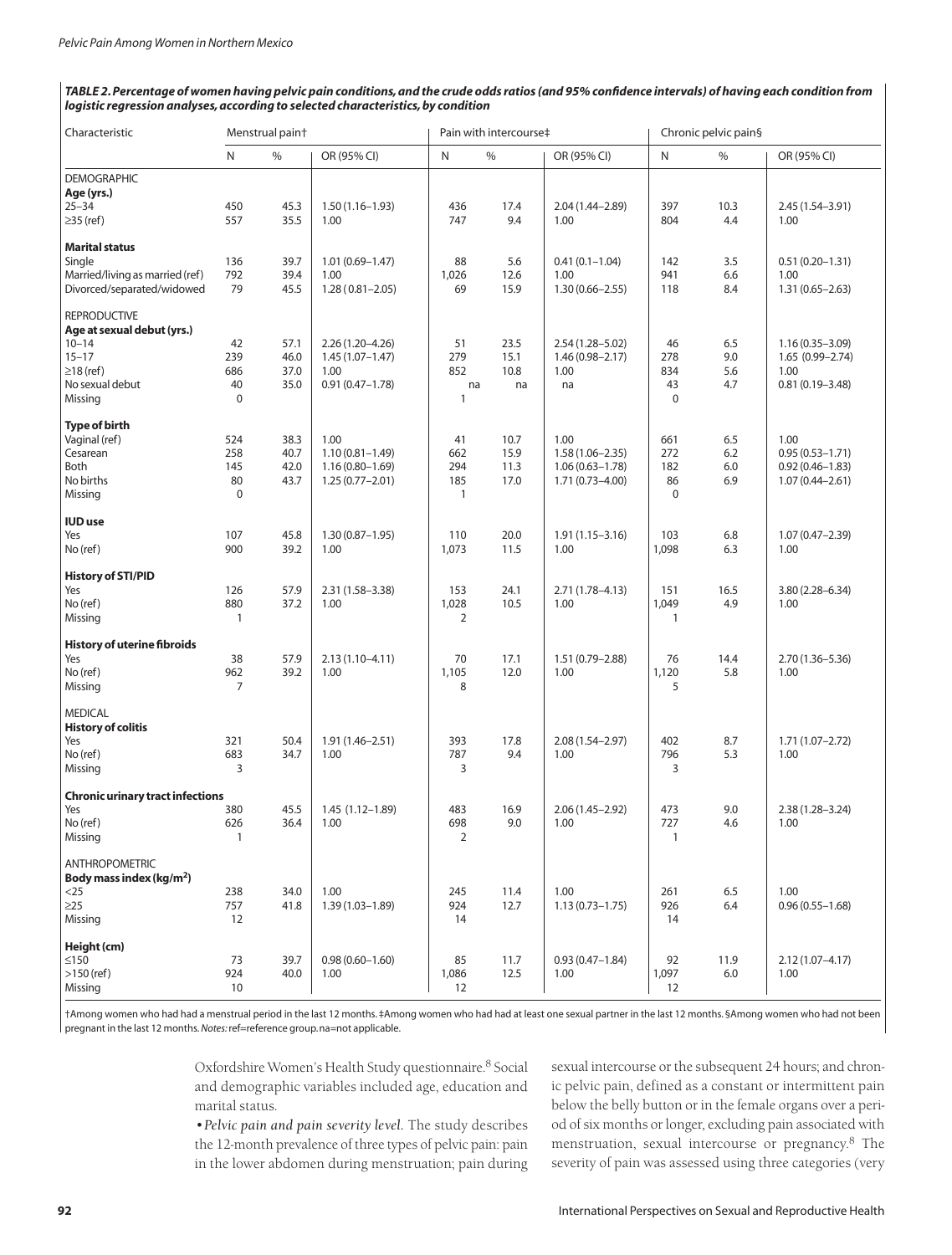slight/slight, moderate and severe). Participants were asked to indicate whether pelvic pain disrupted their daily activities in work, home and social life.

*•Reproductive and medical conditions.* In this analysis, we consider reproductive and medical variables that have been associated with pelvic pain in previous studies in other populations.23 Endometriosis is not included in this analysis because few women reported having this condition; it is likely that endometriosis is underreported in our data.<sup>24</sup> Reproductive and medical conditions were evaluated by asking, "Has a doctor told you that you suffer from any of the following illnesses or conditions?" The list of possible medical conditions included chronic urinary tract infections (chronic cystitis and recurrent kidney infections), colitis, uterine fibroids, STIs and pelvic inflammatory disease. In addition, we asked about age at sexual debut; parity; history of cesarean section; and contraception, including the use of IUDs.

*•Anthropometrics and body mass index.* Body weight in kilograms was assessed by a digital scale, with participants wearing light clothing and no shoes. Height was measured using a dressmaker's measuring tape and recorded to the nearest half centimeter. Body mass index (BMI) was then calculated  $(kg/m<sup>2</sup>)$ .

*•Health care resource utilization.* To assess health care utilization, we asked whether respondents had visited a physician or used pelvic pain–related medications in the last 12 months, whether the woman's condition had been diagnosed and whether she had medical insurance.

#### **Analysis**

All analyses were performed using SAS version 8.2. We calculated the proportion (with 95% confidence interval) of women who had suffered from each type of pelvic pain over the last 12 months. Menstrual pain was assessed in the subgroup of women who reported having had at least one menstrual period in the last 12 months (N=1,007), pain with intercourse in the subgroup who reported having had a sexual partner in the last 12 months (N=1,183) and chronic pelvic pain in the subgroup of women who had not been pregnant during the last 12 months (N=1,201). Descriptive statistics were calculated, including frequencies and measures of central tendency and dispersion. Crude and adjusted logistic regression analyses were performed to estimate the odds of having menstrual pain, pain with intercourse and chronic pelvic pain, given demographic, reproductive, anthropometric, lifestyle and medical variables. Odds ratios with 95% confidence intervals were calculated, and all possible interactions were evaluated.

#### **RESULTS**

# **Personal Characteristics and Pain**

The mean age of the participants was 38.5 years (standard deviation, 8.4 years). Overall, 33% had completed high school or some college, 40% had completed at least some middle school and 27% had less than a middle school ed-

*TABLE 3. Adjusted odds ratios (and 95% confidence intervals) from multiple logistic regression analyses to identify associations between selected characteristics and pelvic pain conditions, by condition*

| Characteristic                           |                     | Menstrual pain Pain with intercourse Chronic pelvic pain |                     |
|------------------------------------------|---------------------|----------------------------------------------------------|---------------------|
| Age (yrs.)                               |                     |                                                          |                     |
| $25 - 34$                                | $1.60(1.22 - 2.10)$ | na                                                       | $3.13(1.90 - 5.13)$ |
| $\geq$ 35 (ref)                          | 1.00                | na                                                       | 1.00                |
| Age at sexual debut (yrs.)               |                     |                                                          |                     |
| $10 - 14$                                | $2.30(1.19 - 4.45)$ | $2.61(1.27 - 5.33)$                                      | na                  |
| $15 - 17$                                | 1.46 (1.07-1.99)    | $1.26(0.82 - 1.93)$                                      | na                  |
| $\geq$ 18 (ref)                          | 1.00                | 1.00                                                     | na                  |
| No sexual debut                          | $1.14(0.55 - 2.33)$ | na                                                       | na                  |
| <b>History of STI/PID</b>                |                     |                                                          |                     |
| Yes                                      | $1.76(1.17 - 2.64)$ | na                                                       | $2.86(1.64 - 5.00)$ |
| No (ref)                                 | 1.00                | na                                                       | 1.00                |
| Age x history of STI/PID                 |                     |                                                          |                     |
| 25-34 yrs.x STI/PID                      | na                  | 6.38 (3.40–11.90)                                        | na                  |
| 25-34 yrs. x no STI/PID                  | na                  | $1.65(1.09 - 2.49)$                                      | na                  |
| $\geq$ 35 yrs. x STI/PID                 | na                  | $1.04(0.53 - 2.07)$                                      | na                  |
| $\geq$ 35 yrs. x no STI/PID (ref)        | na                  | 1.00                                                     | na                  |
| Height (cm)                              |                     |                                                          |                     |
| $\leq150$                                | na                  | na                                                       | $2.47(1.21 - 5.02)$ |
| $>150$ (ref)                             | na                  | na                                                       | 1.00                |
| <b>History of colitis</b>                |                     |                                                          |                     |
| Yes                                      | 1.83 (1.37-2.44)    | $1.77(1.21 - 2.59)$                                      | na                  |
| No (ref)                                 | 1.00                | 1.00                                                     | na                  |
| <b>Chronic urinary tract infections</b>  |                     |                                                          |                     |
| Yes                                      | na                  | $1.83(1.25 - 2.66)$                                      | $1.86(1.13 - 3.05)$ |
| No (ref)                                 | na                  | 1.00                                                     | 1.00                |
| <b>History of uterine fibroids</b>       |                     |                                                          |                     |
| Yes                                      | na                  | na                                                       | 3.05 (1.45–6.40)    |
| No (ref)                                 | na                  | na                                                       | 1.00                |
| <b>BMI x history of fibroids</b>         |                     |                                                          |                     |
| BMI ≥25 kg/m2 x fibroids                 | 4.57 (1.93-10.80)   | na                                                       | na                  |
| BMI ≥25 kg/m2 x no fibroids              | $1.38(0.99 - 1.93)$ | na                                                       | na                  |
| BMI <25 kg/m2 x fibroids                 | $0.25(0.02 - 2.17)$ | na                                                       | na                  |
| BMI <25 kg/m2 x no fibroids (ref) $1.00$ |                     | na                                                       | na                  |
|                                          |                     |                                                          |                     |

*Notes:*ref=reference group.na=not applicable.PID=pelvic inflammatory disease.BMI=body mass index.

ucation. Most women (79%) were married or living in a marital union; 9% were divorced, separated or widowed; and 12% were single. Most women had two or more children (83%), 10% had one child and 7% were nulliparous.

Among the 1,007 menstruating women, 40% had had abdominal pain during menstruation during the previous 12 months; 16% and 8%, respectively, reported that the pain was moderate or severe (Table 1, page 91). During the previous 12 months, 12% of the 1,183 sexually active respondents reported having pain during intercourse or within 24 hours afterwards, with 6% describing their pain as moderate or severe. Among the 1,201 women who had not been pregnant during the previous 12 months, 6% reported having constant or intermittent pelvic pain that had lasted six months or longer, with symptoms described as severe or moderate by 4%. More than 70% of women with menstrual pain reported that the onset of pain occurred before age 25. In contrast, most women with intercourse-related pelvic pain reported that it had begun at age 25 or older (71%). On average, among women with pelvic pain related to menstruation, the average duration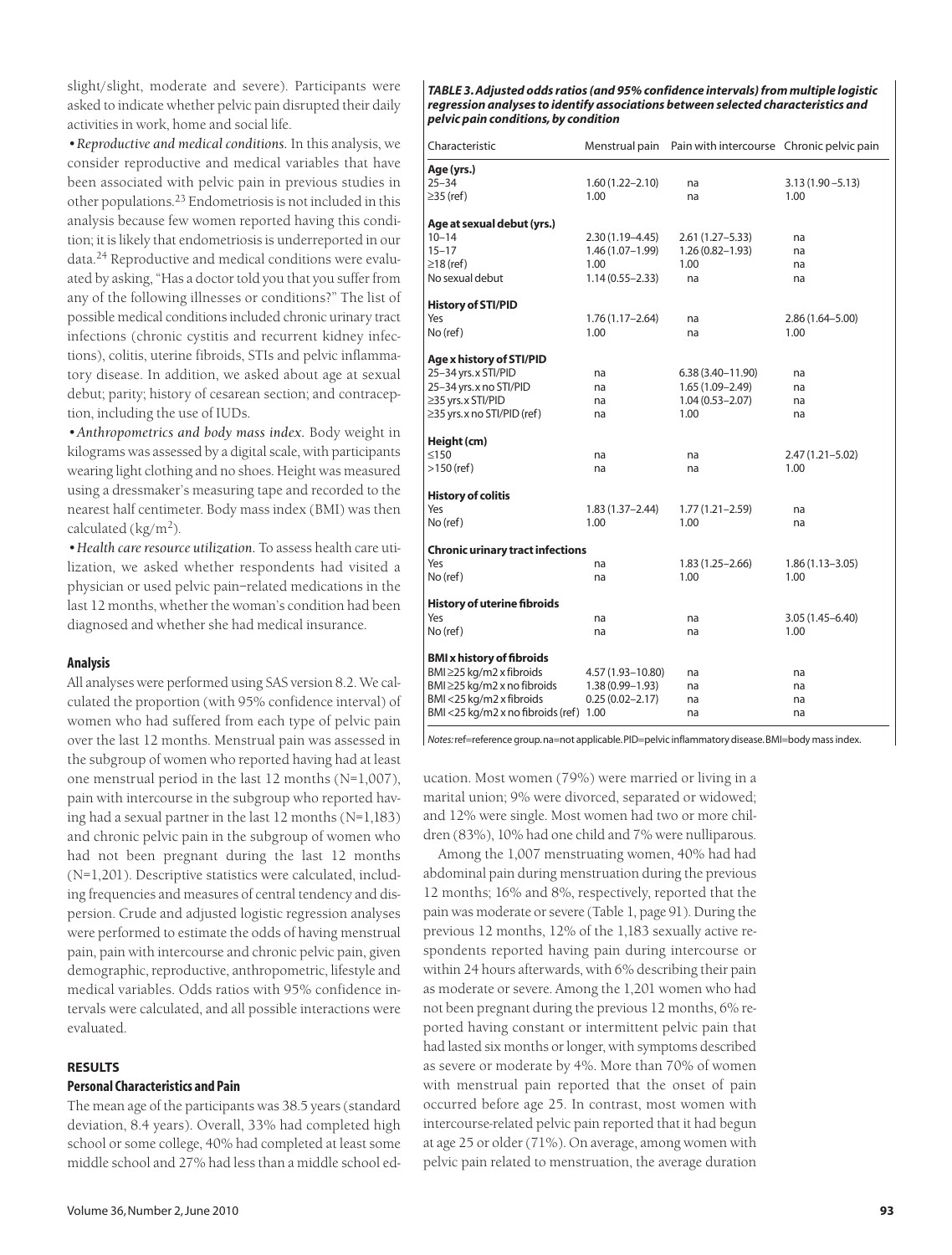*TABLE 4. Percentage distribution of women with pelvic pain condition who reported selected consequences of their pain, by condition*

| Characteristic                       | Menstrual<br>pain† | Pain with<br>intercourse | Chronic<br>pelvic<br>pain |
|--------------------------------------|--------------------|--------------------------|---------------------------|
| <b>Pain interferes with</b>          |                    |                          |                           |
| work activities                      | $(N=335)$          | $(N=122)$                | $(N=64)$                  |
| Yes                                  | 26.0               | 9.8                      | 21.9                      |
| No                                   | 74.0               | 90.2                     | 78.1                      |
| <b>Pain interferes with</b>          |                    |                          |                           |
| home and social                      |                    |                          |                           |
| activities                           | $(N=402)$          | $(N=146)$                | $(N=77)$                  |
| Yes                                  | 23.6               | 8.9                      | 20.8                      |
| No                                   | 76.4               | 91.1                     | 79.2                      |
| <b>Ever talked with</b>              |                    |                          |                           |
| a physician                          | $(N=402)$          | $(N=146)$                | (N=77)                    |
| Yes                                  | 25.1               | 22.6                     | 40.3                      |
| No                                   | 75.0               | 77.4                     | 59.7                      |
|                                      |                    |                          |                           |
| Used pain medication $(N=402)$       |                    | $(N=146)$                | $(N=77)$                  |
| Yes                                  | 59.0               | 47.3                     | 63.6                      |
| No                                   | 41.0               | 52.7                     | 36.4                      |
| <b>Has medical insurance</b> (N=399) |                    | $(N=145)$                | $(N=77)$                  |
| Yes                                  | 70.4               | 67.6                     | 70.1                      |
| No                                   | 29.6               | 32.4                     | 29.9                      |
|                                      |                    |                          |                           |
| Total                                | 100.0              | 100.0                    | 100.0                     |

*Notes:*Ns differ because variables did not apply to all women and some women did not answer all questions. Percentages may not total 100.0 because of rounding.

of this condition was 15.8 years (standard deviation, 10.2 years); the average duration in women with pelvic pain related to sexual intercourse was 5.8 years (standard deviation, 6.3 years).

Crude odds ratios for the association of pelvic pain conditions with demographic, reproductive, anthropometric and medical variables are shown in Table 2 (page 92). Being 25–34 at interview, having been younger than 18 at sexual debut, a history of STIs or pelvic inflammatory disease, self-reported uterine fibroids, colitis, chronic urinary tract infections and high BMI ( $25 \text{ kg/m}^2$  or more) were associated with increased odds of reporting menstrual pain (odds ratios, 1.4–2.3). Being younger than 35 also was as-

*TABLE 5. Percentage distribution of women, by number and type of pelvic pain conditions*

| Number and type                               | $(N=1.307)$ |
|-----------------------------------------------|-------------|
| One condition                                 | 26.8        |
| Menstrual pain                                | 21.6        |
| Pain with intercourse                         | 3.5         |
| Chronic pelvic pain                           | 1.7         |
|                                               |             |
| Two conditions                                | 7.8         |
| Menstrual pain and pain with intercourse      | 5.4         |
| Menstrual pain and chronic pelvic pain        | 1.9         |
| Pain with intercourse and chronic pelvic pain | 0.5         |
|                                               |             |
| All three conditions                          | 1.8         |
| No condition                                  | 63.6        |
|                                               |             |
| Total                                         | 100.0       |

sociated with increased odds of reporting pain during or after intercourse, as were sexual debut before age 15, having had a cesarean section, current IUD use, a history of STIs or pelvic inflammatory disease, having had colitis and having chronic urinary tract infections (1.6–2.7). Being younger than 35, having a history of STIs or pelvic inflammatory disease, having had fibroids, having had colitis, having chronic urinary tract infections and being 150 cm or shorter in height were associated with increased odds of reporting chronic pelvic pain (1.7–3.8).

# **Gynecologic Morbidity and the Risk of Pelvic Pain**

*•Menstrual pain.* In adjusted analyses, younger age, sexual debut before age 18, a history of STIs or pelvic inflammatory disease and self-reported colitis independently increased the odds of menstrual pain (odds ratios, 1.5–2.3; Table 3, page 93). An interaction between uterine fibroids and BMI was observed: Women with fibroids and high BMI  $(25 \text{ kg/m}^2 \text{ or more})$  had odds of menstrual pain 4.6 times as high as women without fibroids whose BMI was lower than  $25 \text{ kg/m}^2$ .

*•Pelvic pain during or after sexual intercourse.* Women with an early sexual debut (at 10–14 years) were significantly more likely than those whose sexual debut was at age 18 or older to experience intercourse-related pelvic pain (adjusted odds ratio, 2.6). Self-reported colitis and self-reported chronic urinary tract infections were associated with increased odds of having pain during and after intercourse (1.8 for each). An interaction between age and a history of STIs or pelvic inflammatory disease was also observed: Compared with older women with no history of STIs or pelvic inflammatory disease, women aged 25–34 with a history of STIs or pelvic inflammatory disease had adjusted odds of reporting pain with intercourse 6.4 times as high, while women of the same age who had no history of STIs or pelvic inflammatory disease had adjusted odds of 1.65.

*•Chronic pelvic pain.* In adjusted analyses, women younger than 35 and those with a history of STIs or pelvic inflammatory disease, shorter height, chronic urinary tract infections or a history of fibroids had higher odds than women without those characteristics of reporting chronic pelvic pain (odds ratios, 1.9–3.1).

*•Interference of pain with daily life and women's use of health care resources.* Approximately one-fifth to onequarter of women said that menstrual pain and chronic pelvic pain interfered with their occupational and home activities (Table 4). In the year before the survey, 40% of women with chronic pelvic pain, 25% of women with pelvic pain related to menstruation and 23% of women with pelvic pain during or after intercourse had talked with a physician about their condition, even though about 70% of women in each group reported having public or private medical insurance. During the previous year, selfmedication or prescription of pain medication was reported by 59% of women with menstrual pain, 47% of those with intercourse-related pain and 64% of those with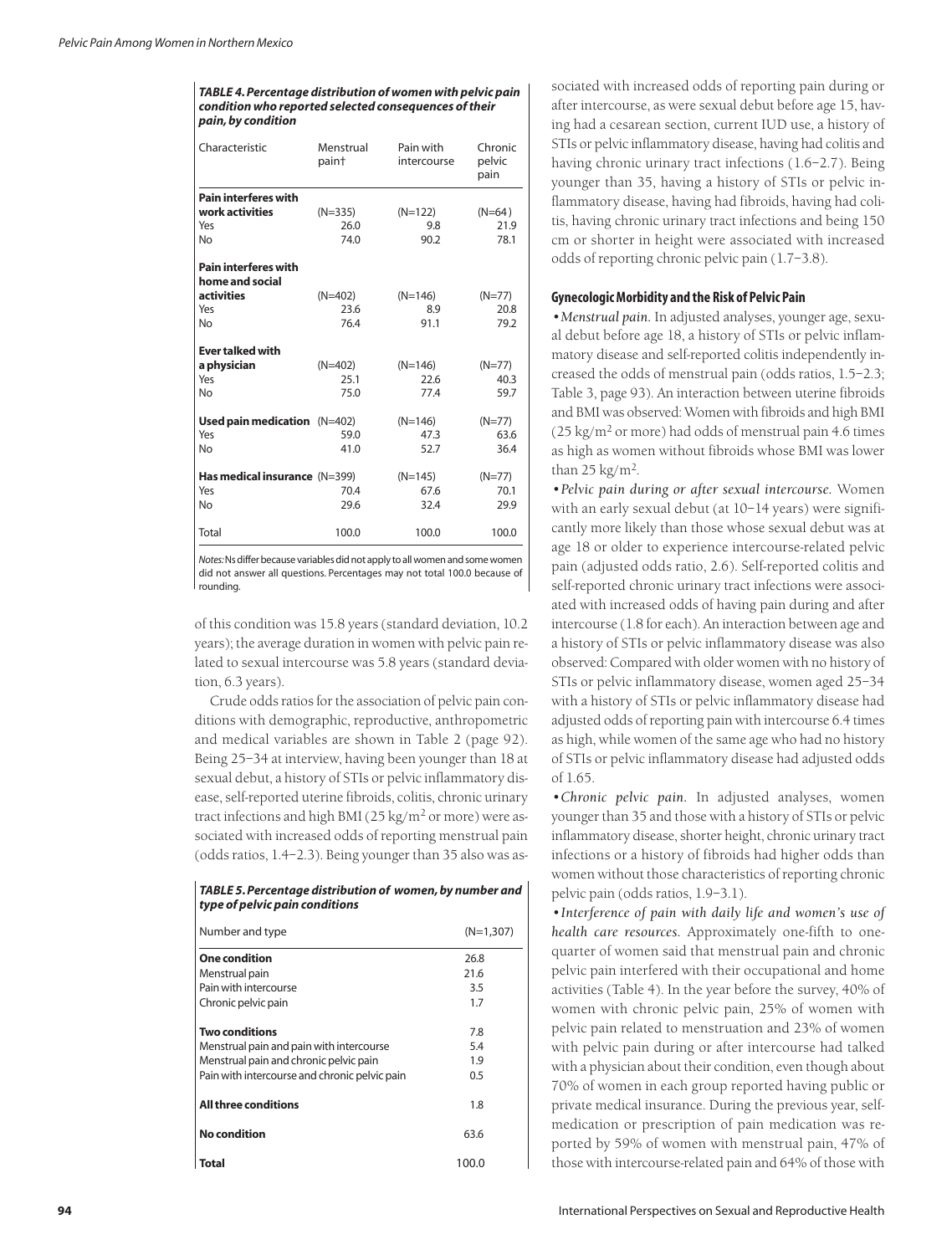chronic pelvic pain.

*•Concurrent pelvic pain.* In our study population, 36% of women experienced some type of pelvic pain (Table 5). Several women reported having multiple types of pelvic pain. Thus, we found that 30% of women with menstrual pain reported pain with intercourse or chronic pelvic pain or both, while about 70% of women with either pain with intercourse or chronic pelvic pain reported having other pain pelvic conditions (not shown).

### **DISCUSSION**

This study is one of the first to evaluate the burden of pelvic pain among reproductive-age women in a representative sample in northern Mexico. We found that pelvic pain is a common condition among adult Mexican women, with 40% reporting menstrual pain, nearly one in eight reporting pelvic pain during or after intercourse and one in 16 reporting chronic pelvic pain.

The proportion of women in this study who reported menstrual pain in the previous 12 months is comparable to that reported by adult women in both the United States and developing countries.9,10 Likewise, the proportion with pain during or within 24 hours after intercourse is similar to the 16% reported by Laumann and colleagues in a population-based national survey in the United States;<sup>4</sup> it is also within the range reported in a systematic review of pelvic pain by WHO.<sup>9</sup> The proportion of women reporting chronic pelvic pain also falls within the range reported in the WHO study (4–43%).

Some risk factors were common to all three categories of pelvic pain, specifically being younger than 35 and having a history of STIs or pelvic inflammatory disease. Genitourinary symptoms were risk factors for both pain related to intercourse and chronic pelvic pain, while early age at sexual debut and colitis were common risk factors for menstrual pain and intercourse-related pain. These findings are consistent with those of other studies, which have documented that women with one type of pelvic pain tend to have another and that these conditions are associated with the presence of bowel disorders, $8$  genitourinary symptoms<sup>8</sup> and STIs or pelvic inflammatory disease.<sup>4,23</sup>

Having a history of uterine fibroids appeared as a risk factor for both chronic pelvic pain and menstrual pain. Although studies on high BMI and menstrual pain have produced inconsistent results,25,26 our data suggest that high BMI is a risk factor for menstrual pain, primarily among women with a history of uterine fibroids. An endocrine pathway has been documented in previous studies, <sup>27,28</sup> with obesity resulting in hormonal changes that may increase the risk, number and size of fibroids. The presence of fibroids has been related to heavy bleeding and pelvic pressure or pain.27,28 Although pain with intercourse was also associated with uterine fibroids in other population-based studies, <sup>29</sup> we did not observe an association in our sample.

In this study, early age at sexual debut was a risk factor for both menstrual pain and pain with intercourse. Sexual abuse, which is associated with early age at sexual

debut,<sup>30,31</sup> may account for some part of this relationship. We have reported elsewhere that pain with intercourse is associated with both childhood sexual abuse and sexual assault.32 According to other studies, such gynecologic disorders as menstrual pain, excessive menstrual bleeding and sexual dysfunction are associated with a history of sexual assault.<sup>33</sup> Some research results suggest an association between history of childhood sexual abuse and both menstrual pain and chronic pelvic pain.23,34

To our knowledge, an association between short stature (150 cm or less) and chronic pelvic pain has not been reported previously. Short stature, which may be the result of genetic or environmental factors, may be correlated with having a narrow pelvis.<sup>35</sup> Adverse perinatal outcomes are more common in women whose pelvis is narrow and in short women,35,36 but data focusing on the effect of pregnancy and childbirth on pelvic pain disorders are scarce.<sup>37</sup> The long-term impact of obstetric injury associated with short stature on women's gynecologic health deserves further attention.

Menstrual pain is assumed to be normal by many women, who try to diminish its effect in daily life by drinking hot tea, putting a heating pad on the lower abdominal area or taking pain medication.38 Analogous information is not available on health routines followed by women with intercourse-related pain and chronic pelvic pain. Given that talking about sexuality is frowned on in Latin American culture, Mexican women probably avoid discussing sexual health problems with physicians. Sexuality is a private issue; thus, women are highly unlikely to disclose any dysfunction related to sexual activity because of a strong sense of shame and embarrassment.<sup>39,40</sup> Cultural norms surrounding sexual practices may negatively affect women's sexual health because they may prevent women from getting sexual health information and inhibit them from communicating about sexual matters with sexual partners<sup>41</sup> and health providers.<sup>40,42</sup> It is not surprising, therefore, that although intercourse-related pain had affected our respondents for an average of six years, only one out of five women had talked with a physician about this condition in the year before the survey.

Compared with women suffering from menstrual pain and pain with intercourse, a substantially higher proportion of those with chronic pelvic pain reported having talked with a physician, having received a diagnosis and having used pain medication. The chronic nature and severity of this pelvic pathology may explain why women were more likely to seek medical help as well as to report that pain interfered with their work and social activities. Similar findings have been reported previously.<sup>6,8</sup>

Given that a woman may suffer from more than one type of pelvic pain and that these disorders are often difficult to diagnose, Mexican reproductive health programs should address the complexity of the clinical evaluation of symptoms of pelvic pain. Because we know that health care providers generally wait for women to disclose sexual health problems rather than ask about them directly, we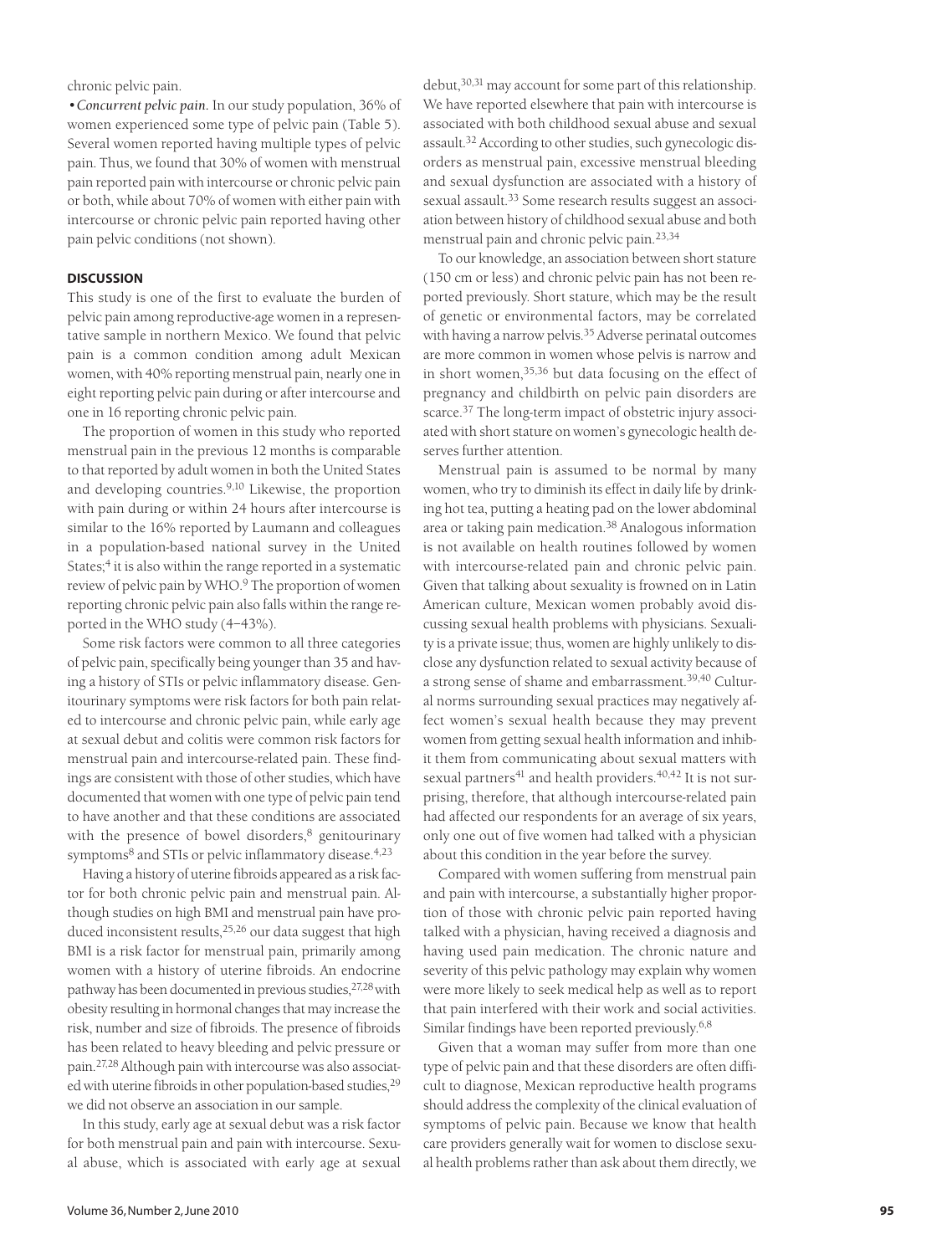suggest a more proactive medical practice in the assessment of pelvic pain, particularly in the evaluation of pain with intercourse. Increasing clinical efforts to address pain and morbidity associated with two of the most common reproductive events in women's lives, menstruation and sexual intercourse, are warranted for women in developing countries.

It is clear that the reproductive health agenda in Mexico should expand to include gynecologic morbidities such as pelvic pain. Given the level of coverage of reproductive health programs in northern Mexico, this region would be an appropriate place to begin a pilot program to screen for and treat gynecologic morbidities. Further studies of the potential relationships among obesity, uterine fibroids and menstrual pain are warranted in the Mexican context, given the high prevalence of obesity among women of reproductive age in this country.43

This cross-sectional study focuses on assessing the 12 month prevalence of three pelvic pain conditions. Future research in Mexico should consider factors associated with incidence, particularly the joint incidence of multiple painrelated gynecologic conditions in women, given the frequency of their co-occurrence. It is of particular importance to identify cases that represent pain with no organic cause. Additional information is also needed in the Mexican context on women's health-seeking behaviors, as information on women's strategies for diminishing the effect of pelvic pain on daily life is lacking. Qualitative studies would allow characterization of the self-care and selfmedication practices women use for these conditions.

This study had some limitations. Self-reported conditions were not validated by a clinical exam or a review of medical records. However, we had a high response rate, we used a validated questionnaire and our findings were consistent with expected relationships. This study fills an important gap in our knowledge about gynecologic health status and needs of Mexican women. It is the first to provide population-based data on the frequency of three important pelvic pain conditions and their associated risk factors, highlighting the high proportion of women in Mexico who have not consulted a physician about their conditions. Findings from this study illustrate the importance of addressing women's gynecologic complaints within a larger health context.

#### **REFERENCES**

**1.** Cottingham J and Myntti C, Reproductive health: conceptual mapping and evidence, in: Sen G, George A and Ostlin P, eds., *Engendering International Health: The Challenge of Equity*, Cambridge, MA, USA: MIT Press, 2002, pp. 85–109.

**2.** AbouZahr C and Vaughan JP, Assessing the burden of sexual and reproductive ill-health: questions regarding the use of disabilityadjusted life years, *Bulletin of the World Health Organization,* 2000, 78(5):655–666.

**3.** Consejo Nacional de Población (CONAPO), *Cuadernos de Salud Reproductiva, República Mexicana*, Federal District, Mexico: CONAPO, 2000.

**4.** Laumann EO, Paik A and Rosen RC, Sexual dysfunction in the United States: prevalence and predictors, *Journal of the American* *Medical Association,* 1999, 281(6):537–544.

**5.** Zondervan KT et al., The community prevalence of chronic pelvic pain in women and associated illness behaviour, *British Journal of General Practice,* 2001, 51(468):541–547.

**6.** Mathias SD et al., Chronic pelvic pain: prevalence, health-related quality of life, and economic correlates, *Obstetrics & Gynecology,* 1996, 87(3):321–327.

**7.** Kjerulff KH, Erickson BA and Langenberg PW, Chronic gynecological conditions reported by U.S. women: findings from the National Health Interview Survey, 1984 to 1992, *American Journal of Public Health,* 1996, 86(2):195–199.

**8.** Zondervan KT et al., Chronic pelvic pain in the community—symptoms, investigations, and diagnoses, *American Journal of Obstetrics & Gynecology,* 2001, 184(6):1149–1155.

**9.** Latthe P et al., WHO systematic review of prevalence of chronic pelvic pain: a neglected reproductive health morbidity, *BMC Public Health,* 2006, Vol. 6, Art. 177.

**10.** Harlow SD and Campbell OM, Epidemiology of menstrual disorders in developing countries: a systematic review, *BJOG,* 2004, 111(1): 6–16.

**11.** Rosales-Delgado J, Gonzalez-Sicilia C and Aedo-Ocaña O, Laparoscopic findings in endometriosis in women with dysmenorrhea, pelvic pain and sterility, Preliminary note, *Ginecología y Obstetricia de México,* 1994, 62:389–394 (in Spanish).

**12.** Pawlowski B, Prevalence of menstrual pain in relation to the reproductive life history of women from the Mayan rural community, *Annals of Human Biology,* 2004, 31(1):1–8.

**13.** Pedron-Nuevo N et al., Incidence of dysmenorrhea and associated symptoms in women aged 12–24 years, *Ginecología y Obstetricia de México,* 1998, 66(12):492–494 (in Spanish).

**14.** Rojas-Poceros G et al., Perspective and capacity of gynecologic endoscopy in the hospital ABC: review of 10 years, *Perinatología y Reproducción Humana,* 2001, 15(4):229–237 (in Spanish).

**15.** Carranza Lira S et al., The laparoscopic finding in patients with chronic pelvic pain and dysmenorrhea, *Ginecología y Obstetricia de México,* 1994, 62:82–84 (in Spanish).

**16.** CONAPO, *Indices de Marginación, 2005,* Federal District: CONAPO, 2005, p. 52.

**17.** Instituto Nacional de Estadística, Geografía e Informatica (INEGI), *Conteo de Poblacion y Vivienda 2005,* <http://www.inegi.org.mx/est/ contenidos/espanol/sistemas/conteo2005/datos/26/pdf/cpv26\_ pob\_2.pdf>, accessed Dec. 17, 2009.

**18.** CONAPO, Prontuario Demográfico 2008: Indicadores Demográficos 2006–2012, <http://www.conapo.gob.mx/ prontuario2008/ 02. pdf>, accessed Dec. 17, 2009.

**19.** CONAPO, Prontuario Demográfico 2008: Salud Reproductiva y Planificacion Familiar 2006, <http://www.conapo.gob.mx/ prontuario2008/02. pdf>, accessed Dec. 17, 2009.

**20.** Tamez S and Molina N, The context and process of health care reform in Mexico, in: Fleury S, Belmartino S and Baris E, eds., *Reshaping Health Care in Latin America: A Comparative Analysis of Health Care Reform in Argentina, Brazil, and Mexico*, Montreal, QC, Canada: International Development Research Center, 2000, pp. 133–153.

**21.** INEGI, *II Conteo de Población y Vivienda 2005,* <http://www.inegi. org.mx/est/contenidos/espanol/soc/sis/sisept/default.aspx?t= msoc02&s=est&c=1880>, accessed May 28, 2010.

**22.** Gobierno del Estado de Sonora, *Anuario Estadístico 2003,* <http://www.saludsonora.gob.mx/descargas/estadisticas/ AnuarioEstadistico2003.swf>, accessed May 28, 2010.

**23.** Latthe P et al., Factors predisposing women to chronic pelvic pain: systematic review, *BMJ,* 2006, 332(7544):749–755.

**24.** García-Pérez MH, The impact of gynecological morbidity on women's quality of life in northern region of Mexico, unpublished dissertation, Ann Arbor, MI, USA: University of Michigan, 2006.

**25.** Sundell G, Milsom I and Andersch B, Factors influencing the preva-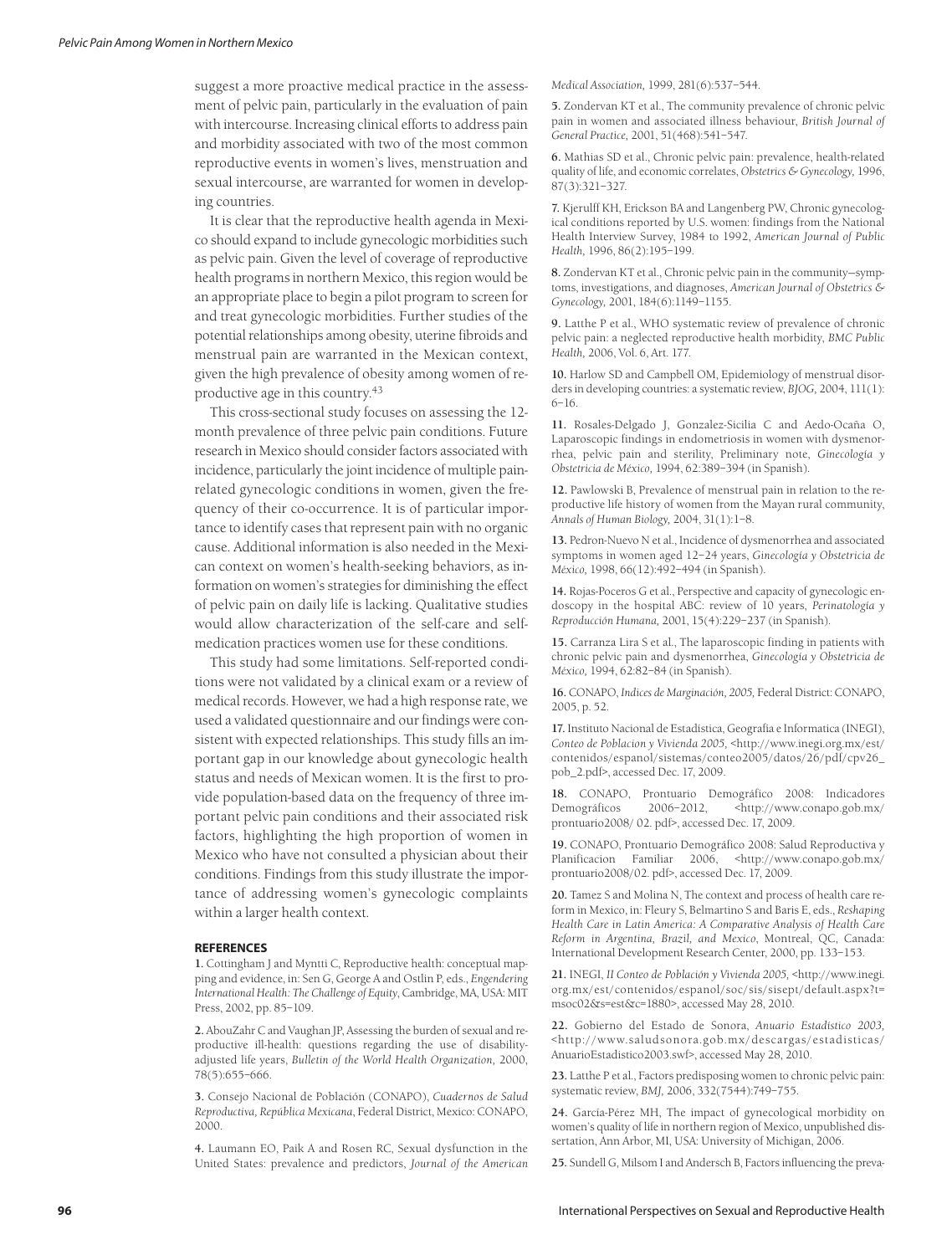lence and severity of dysmenorrhoea in young women, *BJOG,* 1990, 97(7):588–594.

**26.** Harlow SD and Park M, A longitudinal study of risk factors for the occurrence, duration and severity of menstrual cramps in a cohort of college women, *BJOG,* 1996, 103(11):1134–1142.

**27.** Marshall LM et al., Risk of uterine leiomyomata among premenopausal women in relation to body size and cigarette smoking, *Epidemiology,* 1998, 9(5):511–517.

**28.** Stewart EA, Uterine fibroids, *Lancet,* 2001, 357(9252):293–298.

**29.** Lippman SA et al., Uterine fibroids and gynecologic pain symptoms in a population-based study, *Fertility and Sterility,* 2003, 80(6): 1488–1494.

**30.** Hindin MJ and Fatusi AO, Adolescent sexual and reproductive health in developing countries: an overview of trends and interventions, *International Perspectives on Sexual and Reproductive Health,* 2009, 35(2):58–62.

**31.** Wu ZH, Berenson AB and Wiemann CM, A profile of adolescent females with a history of sexual assault in Texas: familial environment, risk behaviors, and health status, *Journal of Pediatric and Adolescent Gynecology,* 2003, 16(4):207–216.

**32.** García-Pérez H and Harlow SD, When coitus produces pain: an exploration of female sexuality in northern Mexico, *Salud Publica de Mexico,* 2010, 52(2):148–155 (in Spanish).

**33.** Golding JM, Wilsnack SC and Learman LA, Prevalence of sexual assault history among women with common gynecologic symptoms, *American Journal of Obstetrics & Gynecology,* 1998, 179(4):1013–1019.

**34.** Lampe A et al., Chronic pain syndromes and their relation to childhood abuse and stressful life events, *Journal of Psychosomatic Research,* 2003, 54(4):361–367.

**35.** Camilleri AP, The obstetric significance of short stature, *European Journal of Obstetrics & Gynecology and Reproductive Biology,* 1981, 12(6):347–356.

**36.** Kappel B et al., Short stature in Scandinavian women. An obstetrical risk factor, *Acta Obstetricia et Gynecologica Scandinavica,* 1987, 66(2):153–158.

**37.** Mens JM et al., Understanding peripartum pelvic pain. Implications of a patient survey, *Spine,* 1996, 21(11):1363–1369.

**38.** Denman Champion CA, *Mujeres, Maquila y Embarazo. Prácticas de Atención de Madres—Trabajadoras en Nogales, Sonora, México,* Hermosillo, Mexico: College of Sonora, 2008.

**39.** Amuchástegui A and Rivas M, Subjective construction of sexual citizenship in Mexico: gender, heteronormativity and ethics, in: Szasz I y Salas G, eds., *Sexualidad, Derechos Humanos y Ciudadanía. Diálogos Sobre un Proyecto en Construcción,* Federal District, Mexico: College of Mexico, 2008, pp. 57–133 (in Spanish).

**40.** Davila YR, The social construction and conceptualization of sexual health among Mexican American women, *Research and Theory for Nursing Practice,* 2005, 19(4):357–368.

**41.** Amuchástegui A, To know or not to know about sex: dilemmas of female sexual activity to Mexican youths, in: Szasz I and Lerner S, eds., *Sexualidad en México: Algunas Aproximaciones Desde la Perspectiva de las Ciencias Sociales*, Federal District, Mexico: College of Mexico, 2005, pp. 107–135 (in Spanish).

**42.** Hirsch JS et al., The social constructions of sexuality: marital infidelity and sexually transmitted disease—HIV risk in a Mexican migrant community, *American Journal of Public Health,* 2002, 92(8):1227–1237.

**43.** Instituto Nacional de Salud Publica (INSP), *Encuesta Nacional de Salud y Nutrición 2006: Resultados por Entidad Federativa,* Sonora, Mexico: INSP, 2007.

#### **RESUMEN**

**Contexto:** *Hasta hace poco, las estrategias para avanzar la salud reproductiva se han centrado en un número restringido de indicadores de morbilidad, especialmente en aquellos aso-* *ciados con enfermedades que conllevan un riesgo de vida. Sin embargo, las morbilidades ginecológicas que producen dolor pélvico, aunque no representan un riesgo de vida, sí imponen una carga sustancial para la salud debido a su potencial para reducir el bienestar general de las mujeres.*

**Métodos:** *En 2005, se realizó un estudio poblacional transversal en Hermosillo, México, para evaluar las condiciones auto-reportadas de dolor pélvico en una muestra aleatoria de 1,307 mujeres de 25–54 años de edad. Se calculó la prevalencia a 12 meses de cada condición y se utilizó regresión logística para evaluar la asociación entre el dolor pélvico y las características sociales, demográficas, antropométricas y reproductivas, así como otras condiciones médicas.*

**Resultados:** *En las 1,007 mujeres que todavía menstruaban, la prevalencia del dolor pélvico durante la menstruación fue del 40%. El 12% de las 1,183 mujeres sexualmente activas, reportaron dolor pélvico durante o después del coito. De las 1,201 mujeres no embarazadas, el 6% reportaron dolor pélvico crónico. En los análisis ajustados, tener una edad menor (25–34 años) o una historia de ITS o de enfermedad inflamatoria pélvica (EIP), estuvo asociado con un mayor riesgo de dolor durante la menstruación y dolor pélvico crónico (razones de momios, 1.6–3.1). Un indicador de la interacción entre la edad menor y una historia de ITS o EIP, estuvo asociado con un riesgo elevado de dolor pélvico vinculado con el coito (6.4). Se reportaron como factores que interfieren con las actividades diarias el dolor pélvico crónico y el dolor durante la menstruación, con mayor frecuencia que el dolor pélvico asociado con la relación sexual. La proporción de mujeres que habían conversado con un médico sobre su condición fue la mayor en aquellas con dolor pélvico crónico (40%).*

**Conclusión:** *El dolor pélvico asociado con la menstruación, el dolor pélvico durante o después del coito y el dolor pélvico crónico, son quejas comunes en mujeres mexicanas en edad reproductiva. Los proveedores de servicios de salud deben poner una mayor atención a estas condiciones.*

# **RÉSUMÉ**

**Contexte:** *Voici peu encore, l'ordre du jour de la santé génésique se concentrait encore sur un nombre limité d'indicateurs de morbidité associés, en particulier, aux maladies graves. Les morbidités gynécologiques sources de douleur pelvienne, bien que non mortelles, imposent cependant un lourd fardeau quand on sait le potentiel qu'elles ont de réduire le bien-être général des femmes.*

**Méthodes:** *En 2005, une étude transversale en population a été effectuée à Hermosillo (Mexique) dans le but d'évaluer les conditions de douleur pelvienne autodéclarées dans un échantillon aléatoire de 1.307 femmes âgées de 25 à 54 ans. La prévalence sur 12 mois de chaque condition a été calculée et l'association entre la douleur pelvienne, les caractéristiques sociodémographiques, anthropométriques et génésiques et d'autres affections médicales a été évaluée par régression logistique.*

**Résultats:** *La prévalence sur 12 mois de la douleur pelvienne pendant la menstruation s'est révélée de 40% parmi 1.007 femmes réglées. La douleur pelvienne pendant ou après les rapports sexuels a été déclarée par 12% des 1.183 répondantes*